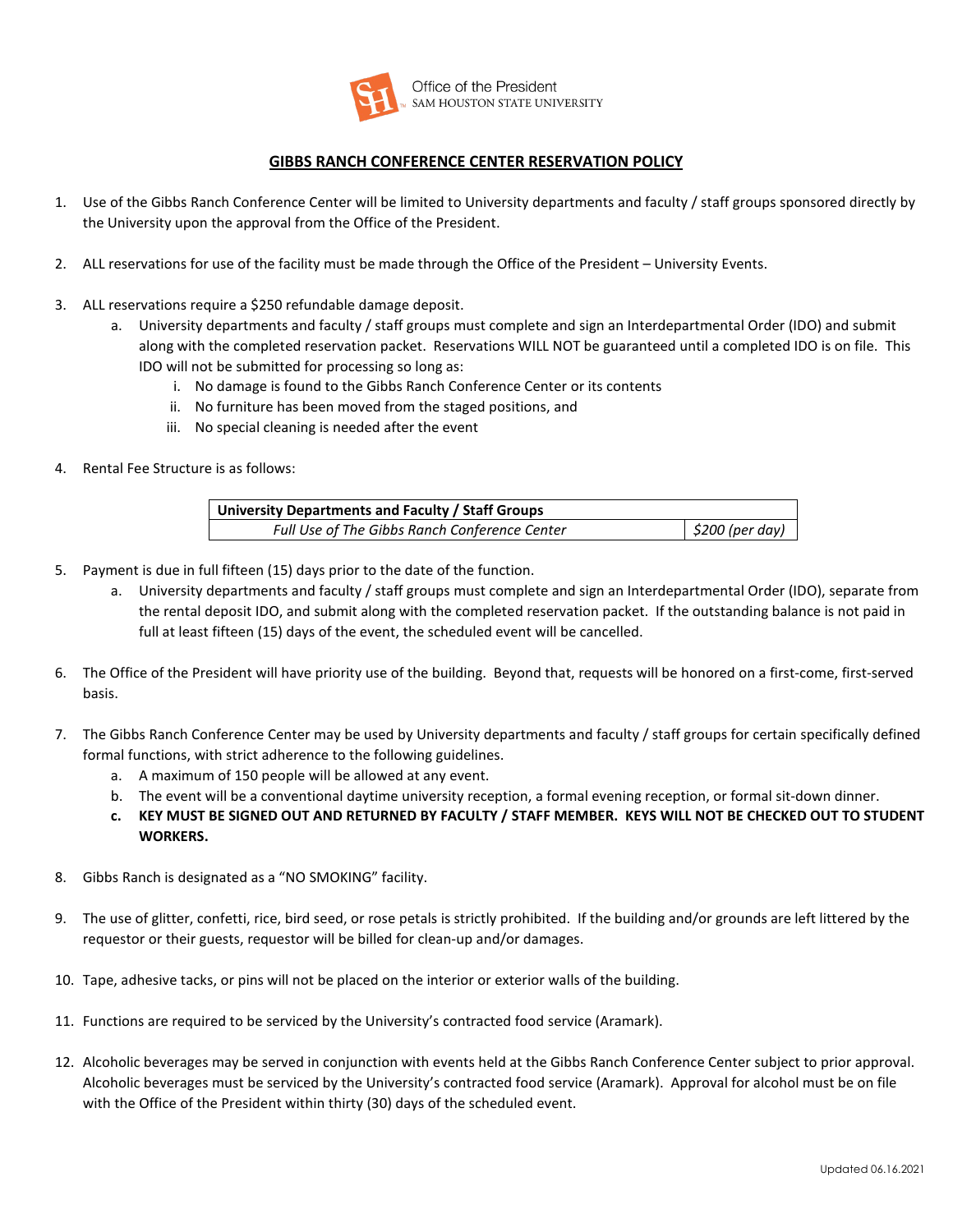

Office of the President<br>SAM HOUSTON STATE UNIVERSITY

- 13. Sam Houston State University is not responsible for personal items or equipment that you or your guests bring into Gibbs Ranch. Any items left at Gibbs Ranch for more than 72 hours will become the property of SHSU.
- 14. If any group is thought to have misused the facility or to have failed to adhere to this policy in all respects, the group will be barred by the Office of the President from using the facility for at a minimum, two years from the date of the infraction up to an indefinite period of time. Violations of state/federal law will be referred to University Police.
- 15. THIS RENTAL IS FOR USE OF THE BUILDING ONLY. The requestor is responsible for supplying the appropriate number of tables and chairs for their event. These can be rented through a rental company as neither the Gibbs Ranch Conference Center nor the Office of the President will supply these.
- 16. The building is not equipped with any AV equipment and no Wi-Fi/web access is available.
- 17. Security requirements will be determined on a case by case basis depending upon the type of event. Payment for security will be the responsibility of the requestor.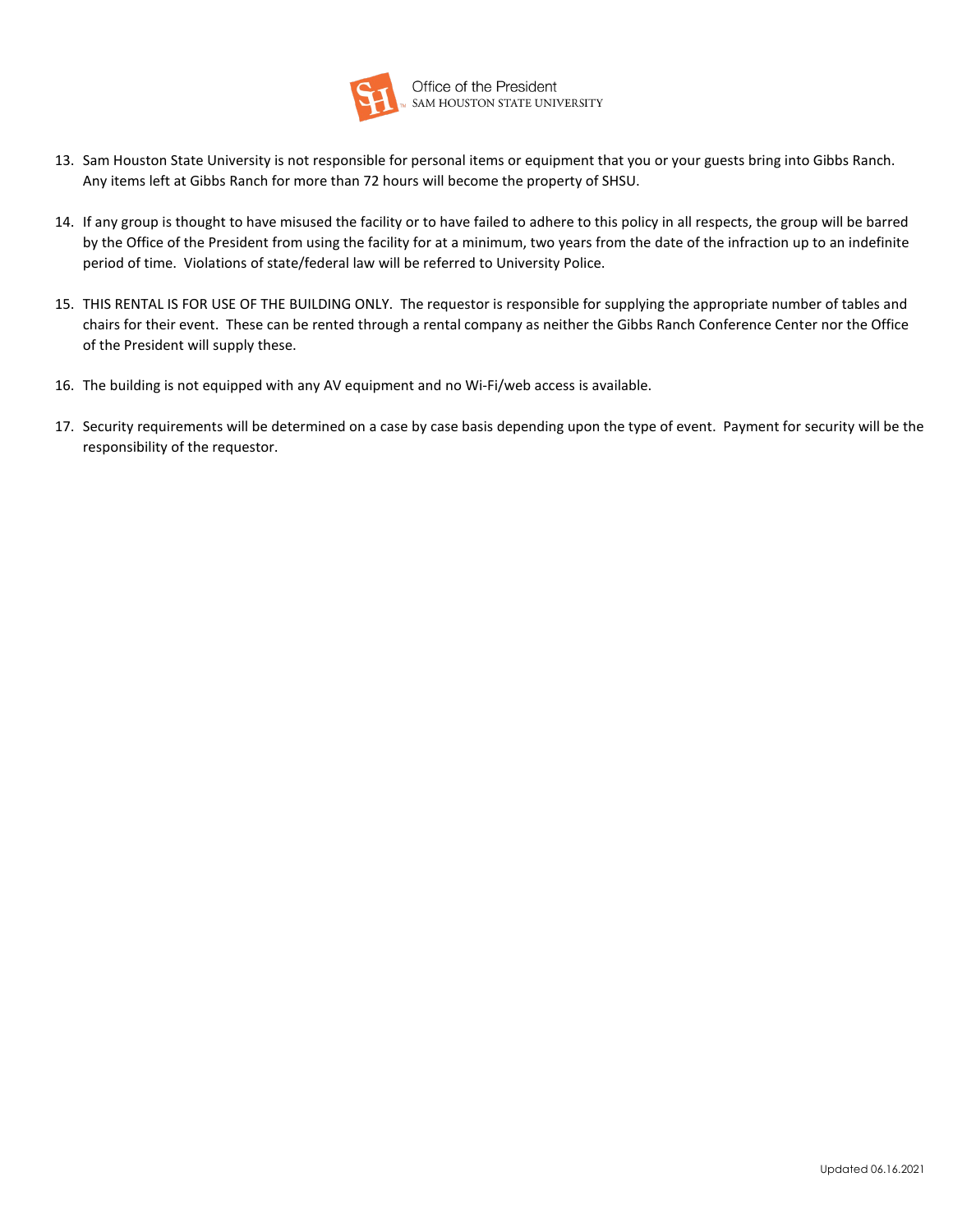

## Sam Houston State University

*Member The Texas State University System*

### INTERDEPARTMENTAL ORDER

To the department of President's Office – The Gibbs Ranch Conference Center Rental Date \_\_\_\_\_\_\_\_\_\_\_\_\_\_\_\_\_\_\_\_\_\_

From the department of \_\_\_\_\_\_\_\_\_\_\_\_\_\_\_\_\_\_\_\_\_\_\_\_\_\_\_\_\_\_\_\_\_\_\_\_\_\_\_\_\_\_\_

Please CHARGE the following to:

| $\sim$ $\sim$<br>Fund | )rn | P   | . |
|-----------------------|-----|-----|---|
|                       |     | . . |   |

Please CREDIT:

Fund 110100 Org 100008 Program 60 Account 570000

| Quantity | <b>Description</b>                       | Cost        |
|----------|------------------------------------------|-------------|
| 1        | Gibbs Ranch Conference Center Rental Fee | \$200 p/day |
|          |                                          |             |
|          |                                          |             |
|          |                                          |             |
|          |                                          |             |
|          |                                          |             |
|          |                                          |             |
|          |                                          |             |
|          |                                          |             |
|          |                                          |             |

| $\cap$ nnta.<br>.<br>Νó<br>sor |  |
|--------------------------------|--|
|--------------------------------|--|

| <b>Delivery Location</b> | Date Needed |  |
|--------------------------|-------------|--|
|                          |             |  |

PURPOSE (Optional)

| RECEIVING OFFICE USE ONLY | PERSON MAKING REQUEST              |
|---------------------------|------------------------------------|
| Date Received             |                                    |
| Date Processed            | Signed<br>Department/Division Head |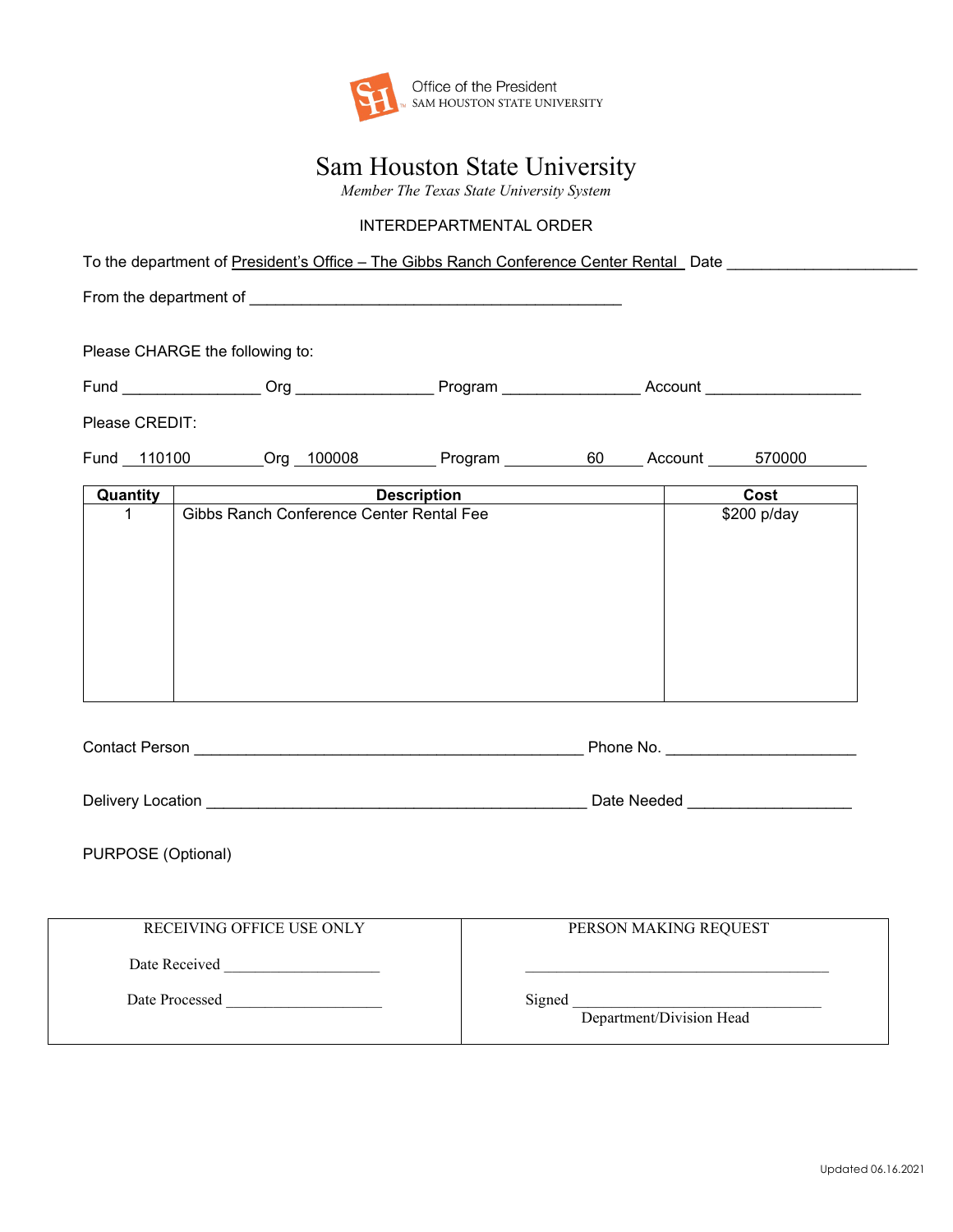

# Sam Houston State University

*Member The Texas State University System*

### INTERDEPARTMENTAL ORDER

|                    | Please CHARGE the following to:                    |                                                                                 |        |  |  |                          |
|--------------------|----------------------------------------------------|---------------------------------------------------------------------------------|--------|--|--|--------------------------|
|                    |                                                    |                                                                                 |        |  |  |                          |
| Please CREDIT:     |                                                    |                                                                                 |        |  |  |                          |
|                    |                                                    |                                                                                 |        |  |  |                          |
| <b>Quantity</b>    |                                                    | <u>Description Description</u>                                                  |        |  |  | $\overline{\text{Cost}}$ |
| $\mathbf 1$        | Gibbs Ranch Conference Center                      |                                                                                 |        |  |  | \$250                    |
|                    |                                                    | REFUNDABLE DAMAGE DEPOSIT (IDO WILL NOT BE<br>SUBMITTED UNLESS DAMAGE IS FOUND) |        |  |  |                          |
|                    |                                                    |                                                                                 |        |  |  |                          |
|                    |                                                    |                                                                                 |        |  |  |                          |
|                    |                                                    |                                                                                 |        |  |  |                          |
|                    |                                                    |                                                                                 |        |  |  |                          |
|                    |                                                    |                                                                                 |        |  |  |                          |
|                    |                                                    |                                                                                 |        |  |  |                          |
|                    |                                                    |                                                                                 |        |  |  |                          |
|                    |                                                    |                                                                                 |        |  |  |                          |
| PURPOSE (Optional) |                                                    |                                                                                 |        |  |  |                          |
|                    |                                                    |                                                                                 |        |  |  |                          |
|                    | PERSON MAKING REQUEST<br>RECEIVING OFFICE USE ONLY |                                                                                 |        |  |  |                          |
|                    |                                                    |                                                                                 |        |  |  |                          |
|                    | Date Processed                                     |                                                                                 | Signed |  |  |                          |
|                    | Department/Division Head                           |                                                                                 |        |  |  |                          |